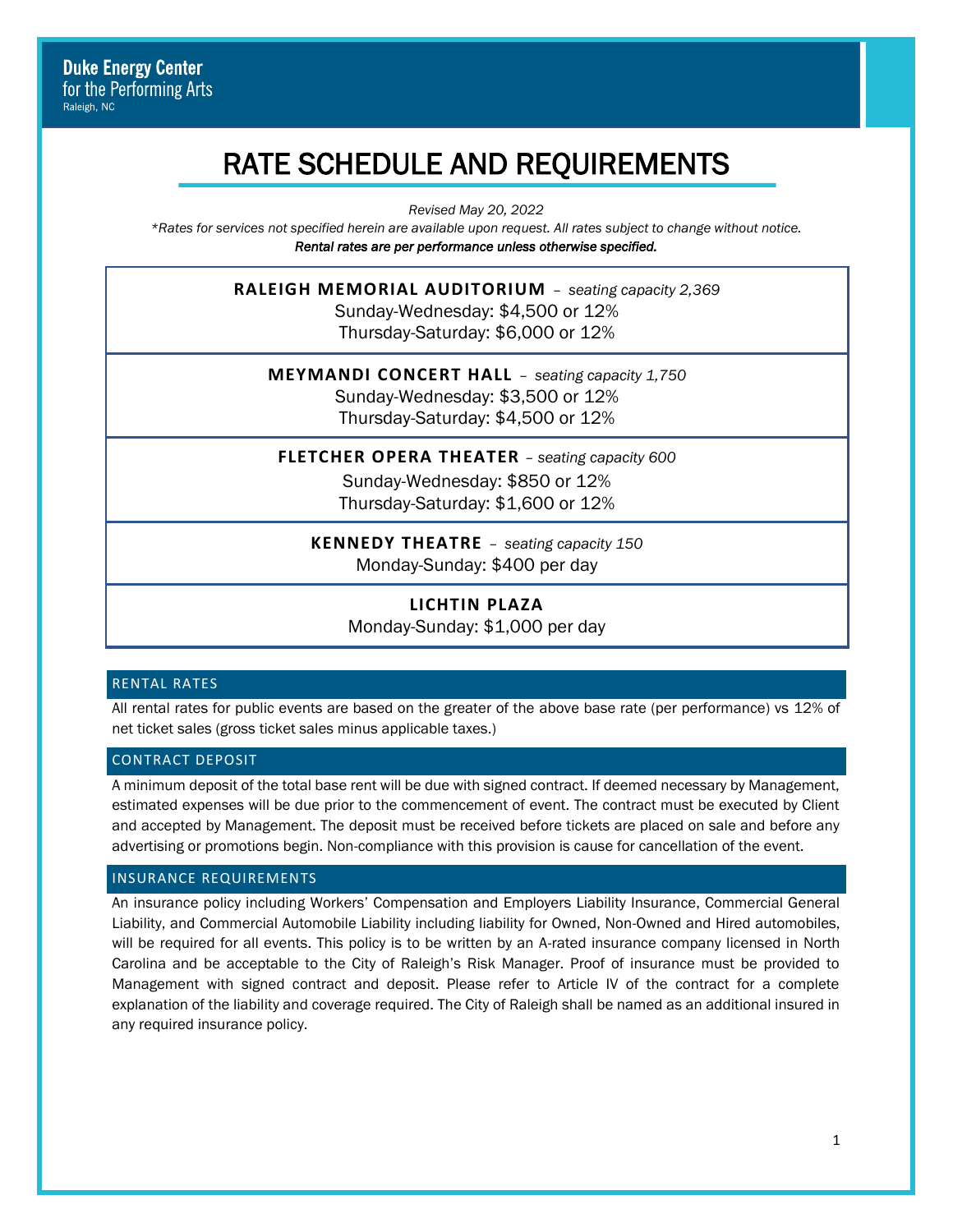#### TAXES

7.25% Sales Tax will be charged to all admission charges. Sales and use tax will be charged on equipment rental where appropriate.

#### **NON-RESIDENT CLIENTS**

Filing and/or payment of any other state or local returns and taxes, which may apply, are the responsibility of the client. State of North Carolina 4% withholding for non-resident personal services – NC income tax is required to be withheld by payers of non-wage compensation paid to non-residents for personal services rendered in this state. Refer to NC General Statutes 105-163.1 – 163.24.

#### BOX OFFICE SERVICES

The Convention and Performing Arts Complex retains control over all ticket sales for public events contracted for under the above rate structure. Ticketmaster is a national computerized ticketing service and is the exclusive ticketing system for the Duke Energy Center for the Performing Arts. Duke Energy Center does not permit the consignment of tickets for any type of sales, which includes tickets pre-purchased by customer for resale, for any type of sales, which includes telemarketing, group sales, subscriptions, etc.

A facility fee of \$2 plus 7.25% sales tax (\$2.15), to be retained by City, will be added to the price of each ticket.

Please contact the Box Office Manager [robert.leavell@raleighnc.gov](mailto:robert.leavell@raleighnc.gov) 919.996.8701 to arrange ticketing for your event. The deposit must be paid with a fully executed contract prior to ticket set-up. A Box Office Set-up Sheet will be forwarded with the contract. Please complete and return this form to the Box Office Manager at least two weeks prior to the preferred on-sale date.

Clients are required to use the full Ticketmaster system, including scanners. There is a fee charged per ticket and per order for each sale purchased through the Ticketmaster website and phone centers. All printed materials should advertise the availability of these services.

The safety of our patrons is our number one priority. However, we understand that during these uncertain times there are many "what ifs". We want our patrons to feel confident when purchasing tickets for a future performance at the Duke Energy Center for the Performing Arts. If ticket(s) are purchased for an upcoming Duke Energy Center performance\*, but the patron feels uncomfortable attending due to COVID-19 conditions, we will offer a refund in full.

Refund requested must be submitted to the box office within 2 weeks of the ticketed performance. The Ticket Assurance policy is only available for original ticket buyers through Duke Energy Center and ticketmaster.com. Tickets purchased via third-party resellers are not covered by this policy.

*\*This specific policy does not apply to performances and productions presented by our Resident Companies (North Carolina Theatre, Carolina Ballet, North Carolina Symphony, North Carolina Opera or PineCone). If a patron purchased tickets for one of these performances, they should contact the respective company for further information on their refund policy and other reseating or exchange options.*

## CHARGE CARDS

Visa, Mastercard, and American Express are accepted at the Duke Energy Center Box Office. Ticketmaster accepts Visa, Mastercard, Discover, Diner's Club, and American Express, both at phone centers and online. A fee of four percent (4%) of the total tickets purchased by credit card will be charged to the client.

#### EVENTS PAID ADMISSION/REGISTRATION

A facility fee of \$2 plus 7.25% sales tax (\$2.15) per paid admission, to be retained by the City, will be charged to help maintain and preserve the beauty of the center.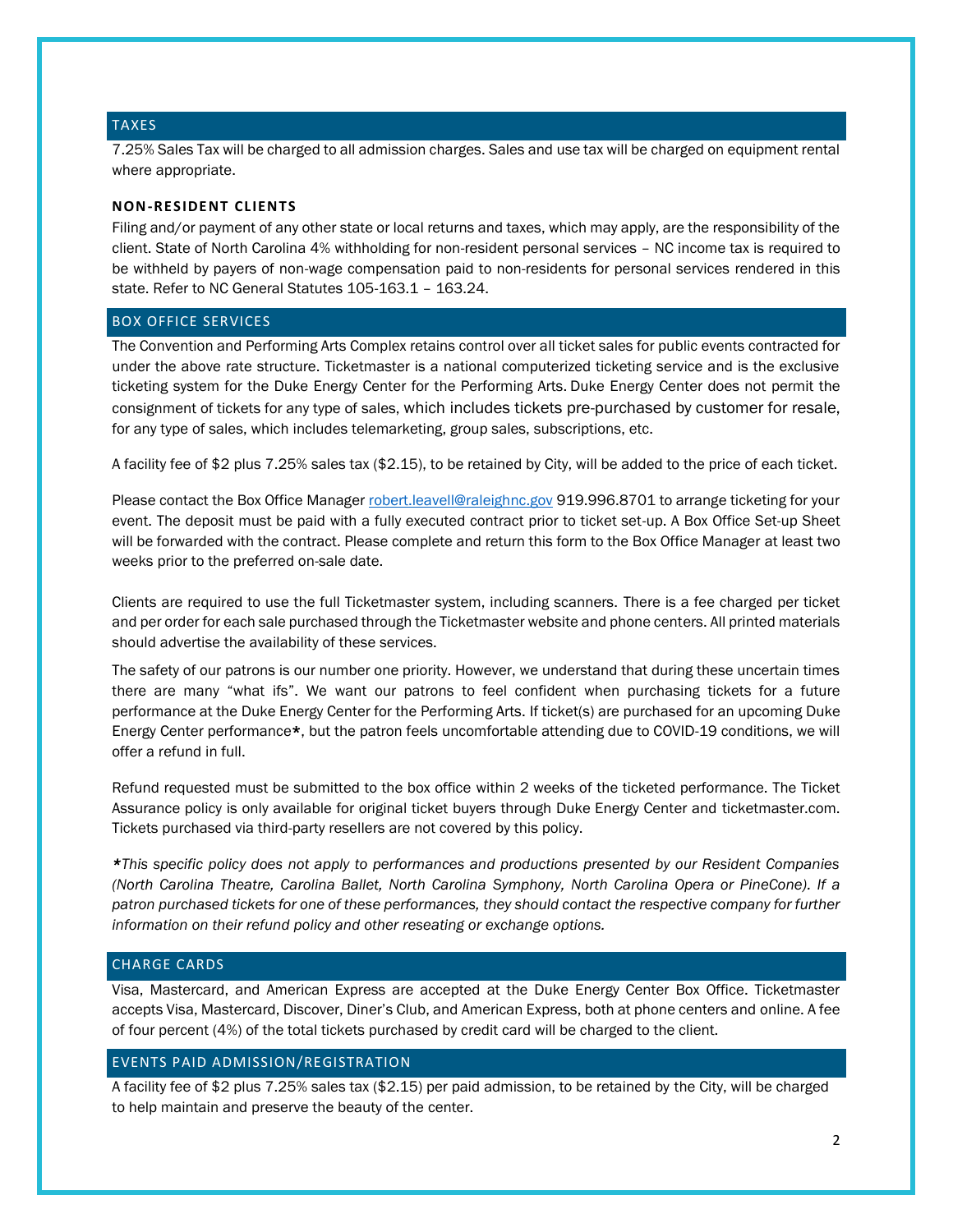# PRODUCTION PERSONNEL REQUIREMENTS

Required for all entertainment events and for specific sound, lighting, stage, audio-visual, and electrical needs. Billed in whole hours. The number of production personnel will be determined by the Production Supervisor based upon the event requirements. Please note a minimum of 3 stagehands will be required any time there is work on stage.

\*Overtime (time & one-half) is required for work performed daily between 12am and 8am, on holidays (please see holiday schedule listed on attached House Policy), and after 40 hours per week. Calls cannot be scheduled in overtime without Production Supervisor approval.

# **MINIMUM CALLS**

Move-in Call, Move-Out Call, Rehearsal Call, and Performance Call are all 4-hours each.

# FRONT OF HOUSE PERSONNEL REQUIREMENTS

Management will determine the number of Event Personnel required based on the potential attendance, specific requirements, and nature of the event. *If haze or fog machine is used Fire Watch Personnel will be required.*

# PERSONNEL RATES

| <b>PRODUCTION PERSONNEL RATES (4-hour minimum)</b>         |                  |  |  |
|------------------------------------------------------------|------------------|--|--|
| Production Supervisor: Regular Time                        | \$47.25 per hour |  |  |
| Production Supervisor: Overtime and/or Premium Time of Day | \$71.00 per hour |  |  |
| Production Technician: Regular Time                        | \$24.75 per hour |  |  |
| Production Technician: Overtime and/or Premium Time of Day | \$37.25 per hour |  |  |
| <b>EVENT PERSONNEL RATES (3-hour minimum)</b>              |                  |  |  |
| Front of House Manager                                     | \$46.00 per hour |  |  |
| <b>Box Office Supervisor</b>                               | \$43.25 per hour |  |  |
| Box Office Cashier / Head Usher                            | \$15.50 per hour |  |  |
| Ushers / Ticket Takers                                     | \$13.00 per hour |  |  |
| <b>FIRE WATCH PERSONNEL (4-hour minimum)</b>               |                  |  |  |
| Regular Time                                               | \$24.75 per hour |  |  |
| Overtime and/or Premium Time of Day                        | \$37.25 per hour |  |  |

# RENTAL EQUIPMENT RATES

Equipment sections listed below with an asterisk \* will be charged 7.25% sales and use tax.

Sound daily rate applies for move-in days, rehearsal days and performance days. Basic system tie-in includes house speakers, control booth program, dressing room program & page, and listening assisted system. Monitors are available – please call ahead for monitor availability and pricing, as our monitor supply is shared between all venues and are rented out on a first come first served basis.

| <b>EQUIPMENT</b>                 | <b>RATE PER DAY</b> | <b>RATE PER WEEK</b> | <b>RATE PER ITEM</b> |
|----------------------------------|---------------------|----------------------|----------------------|
| RISERS*                          |                     |                      |                      |
| 4' x 8' x [24" h] [16" h] [8" h] | \$16.25 per section | \$65 per section     |                      |
| LIGHTING*                        |                     |                      |                      |
| Memorial: FOH Rep Plot           | \$150               | \$600                |                      |
| Meymandi and Fletcher: Rep Plot  | \$350               | \$1,400              |                      |
| Kennedy: Rep Plot                | \$75                | \$300                |                      |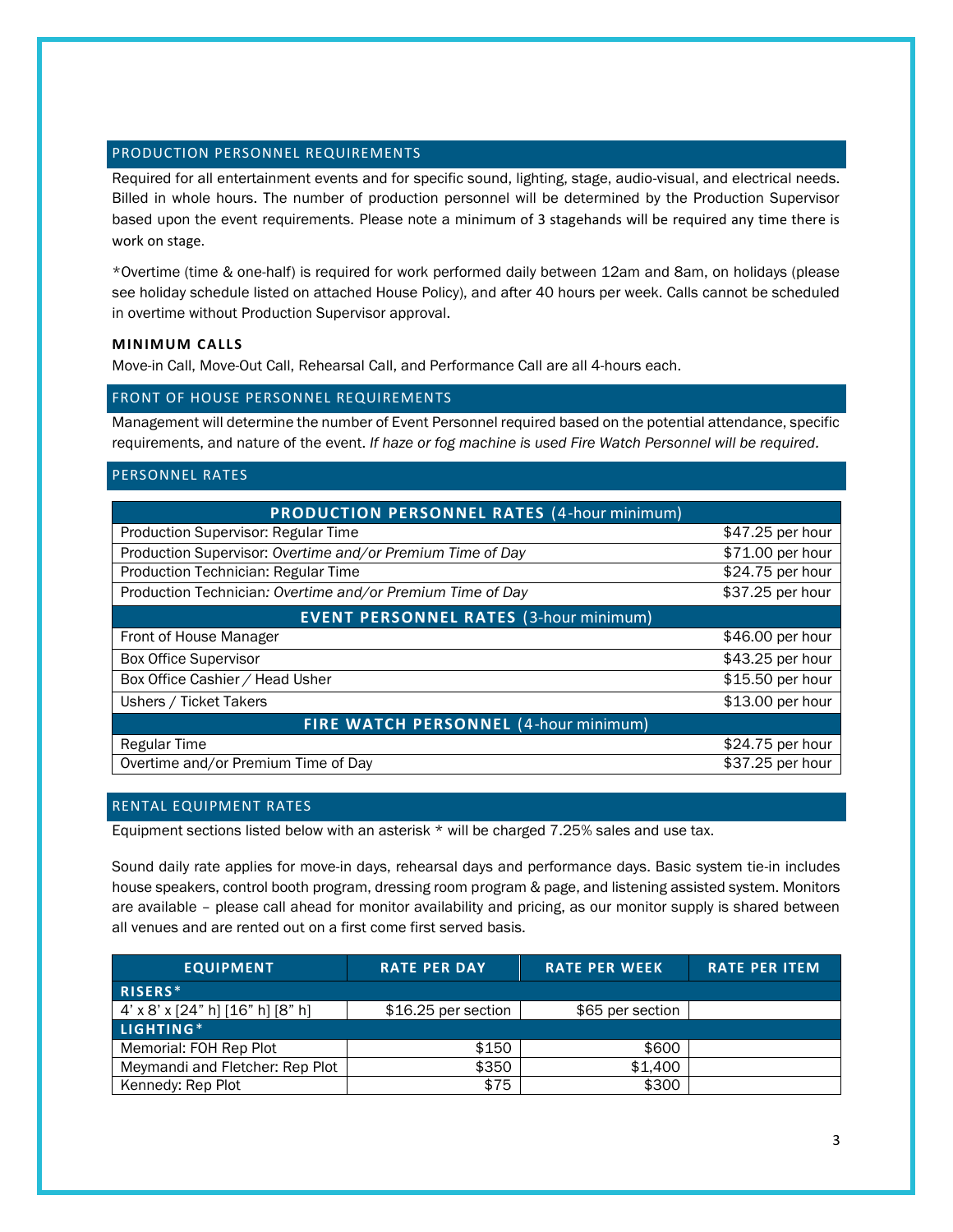| <b>FOLLOW SPOTLIGHTS Operator Charge is Additional.</b> |                  |                  |  |  |
|---------------------------------------------------------|------------------|------------------|--|--|
| Memorial and Fletcher only:                             |                  |                  |  |  |
| Followspot 1200 watt                                    | \$111.75         | \$447            |  |  |
| Memorial and Meymandi only:                             |                  |                  |  |  |
| Followspot 2500-3000 watt                               | \$350            | \$1,400          |  |  |
| Followspot 1000 watt                                    | \$60             | \$240            |  |  |
| $SOUND*$                                                |                  |                  |  |  |
| <b>Memorial Basic House</b>                             | \$450            | \$1,800          |  |  |
| Meymandi Basic House with                               | \$400            | \$1,600          |  |  |
| Center Array PA                                         |                  |                  |  |  |
| Meymandi Center Array PA only                           | \$90             | \$360            |  |  |
| <b>Fletcher Basic House</b>                             | \$350            | \$1,400          |  |  |
| Kennedy Theatre                                         | Call for a quote | Call for a quote |  |  |
| VIDEO*                                                  |                  |                  |  |  |
| <b>PTZ Camera</b>                                       | \$150            | \$600            |  |  |
| <b>PTZ Camera Control Board</b>                         | \$50             | \$200            |  |  |
| PTZ Camera Archive Only                                 | \$20             | \$80             |  |  |
| Decimator HDMI/SDI Converter                            | \$15             | \$60             |  |  |

| <b>INTERCOM HEADSET SYSTEM</b> Basic Intercom System includes base station and 5 headsets. |                    |       |          |  |
|--------------------------------------------------------------------------------------------|--------------------|-------|----------|--|
| Basic Intercom System                                                                      | \$80               | \$320 |          |  |
| <b>Additional Headset</b>                                                                  | \$8.75             | \$35  |          |  |
| Microphone Wired                                                                           | \$32.75            | \$131 |          |  |
| Microphone Wireless                                                                        | \$80               | \$320 |          |  |
| Playback (CD)                                                                              | \$40.50            | \$162 |          |  |
| PIANOS* Piano tuning required at House Contractor Rate.                                    |                    |       |          |  |
| Steinway Concert Grand (9)                                                                 | \$197              | \$788 |          |  |
| (Based on availability and                                                                 |                    |       |          |  |
| subject to moving charge,                                                                  |                    |       |          |  |
| contact Production Supervisor                                                              |                    |       |          |  |
| for a quote.)                                                                              |                    |       |          |  |
| <b>Kurzwell Electric</b>                                                                   | \$158              | \$632 |          |  |
| Steinway M Baby Grand                                                                      | \$158              | \$632 |          |  |
| <b>Upright Piano</b>                                                                       | \$119              | \$476 |          |  |
| ELECTRICAL*                                                                                |                    |       |          |  |
| 110V 20 amp with drop cord                                                                 |                    |       | \$95.50  |  |
| 110V 20 amp without drop cord                                                              |                    |       | \$56.50  |  |
| 100 amp Distro Box [Backstage]                                                             |                    |       | \$220.50 |  |
| 100 amp Distro Box [Outside]                                                               |                    |       | \$314.50 |  |
| 200 amp Service Box [Lichtin                                                               |                    |       | \$392.25 |  |
| Plaza] (Requires 48-hour notice)                                                           |                    |       |          |  |
| <b>OTHER EQUIPMENT RATES*</b>                                                              |                    |       |          |  |
| <b>Music Stands</b>                                                                        | \$4                | \$16  |          |  |
| Forklift                                                                                   | \$197              |       |          |  |
| Chairs (Black Wire)                                                                        | \$4                | \$16  |          |  |
| Chairs (Banquet & Barstool)                                                                | \$6.50             | \$26  |          |  |
| Chair (cocktail)                                                                           | $\overline{$}7.50$ | \$30  |          |  |
| Tables (6', 8', 60" round)                                                                 | \$10               | \$40  |          |  |
| <b>Dressed Tables</b>                                                                      | \$16               | \$64  |          |  |
| Easel                                                                                      | \$4                | \$16  |          |  |
| Lectern                                                                                    | \$17.50            | \$70  |          |  |
| Lectern with sound                                                                         | \$79.50            | \$318 |          |  |
| Acrylic Lectern                                                                            | \$47               | \$188 |          |  |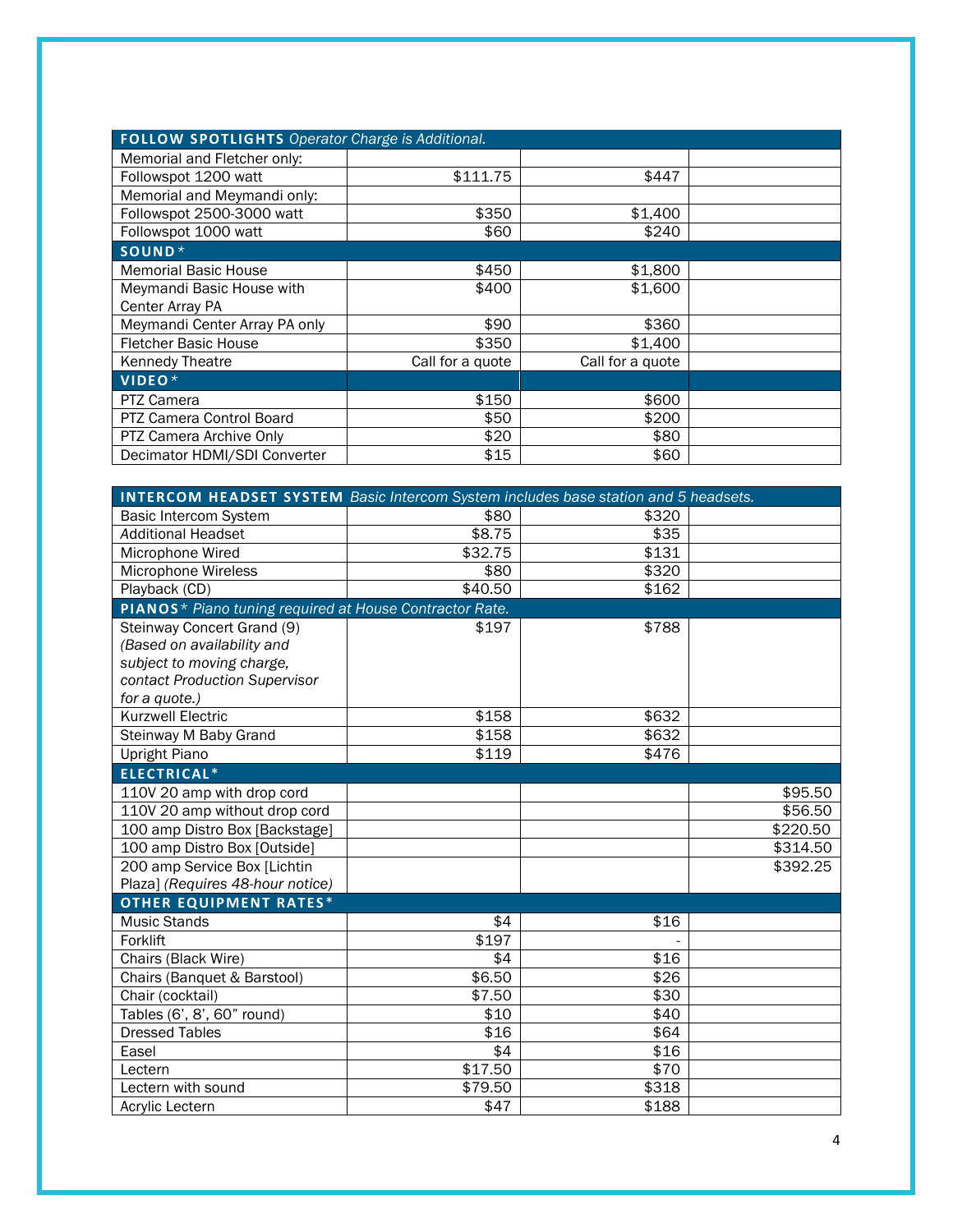| Banner Affix (Location TBD by<br>staff) |  | \$17.50    |
|-----------------------------------------|--|------------|
| Banner Affix (Outside Building)         |  | Negotiable |
| Face Masks                              |  | \$50/box   |

## AUDIO/VISUAL EQUIPMENT

The Duke Energy Center does not own Audio/Visual equipment. Please contact an AV company of your choice, or we can provide you with a list of local vendors.

## **SECURITY**

#### **SECURITY PERSONNEL**

Security is required during move-in, rehearsals, shows, and move-out. The type of security and number of officers hired will be at the discretion of Management, which will be based upon the nature of the event and the number of projected event attendees. Magnetometers (metal detectors) are also required for all security screenings.

| Door Guard/Event Security (4-hour minimum) | $$20.00$ per hour          |
|--------------------------------------------|----------------------------|
| Raleigh Police Officer (3-hour minimum)    | \$70.00 per hour           |
| Metal Detector (4-hour minimum)            | \$65 per hour per detector |
| Raleigh Memorial Auditorium                | 4 detectors required       |
| Meymandi Concert Hall                      | 3 detectors required       |
| A.J. Fletcher Opera Theater                | 2 detectors required       |
| <b>Kennedy Theatre</b>                     | Call for a quote           |

# CLEANING

A cleaning fee will be billed for each rehearsal and performance in all theatres.

|                                      | Performance                                                                 | Rehearsal |
|--------------------------------------|-----------------------------------------------------------------------------|-----------|
| Raleigh Memorial Auditorium          | \$475                                                                       | \$237.50  |
| Meymandi Concert Hall                | \$350                                                                       | \$175     |
| A.J. Fletcher Opera Theater          | \$250                                                                       | \$125     |
| <b>Kennedy Theatre</b>               | \$150                                                                       | \$75      |
| Lobby Space                          | \$162                                                                       | \$162     |
| <b>Extraordinary Cleaning Charge</b> | To be determined by management given the condition of the center after use. |           |

#### ADVERTISING

All artwork and advertising must be pre-approved by the Duke Energy Center marketing staff prior to running. You can take advantage of our established media relationships and rates for a *fifteen percent (15%) commission fee* of your total marketing budget. We will provide recommendations for advertising buys based on your target demographic and budget. Please contact the Marketing Manager [sarah.mcalister@raleighnc.gov](mailto:sarah.mcalister@raleighnc.gov) 919.996.8719 for additional information.

#### **CENTER LOGO**

The Duke Energy Center for the Performing Arts logo must be included in all print, electronic, and digital marketing. Please refer to the **Brand Guidelines** for link to download logos, as well as more detailed information and examples.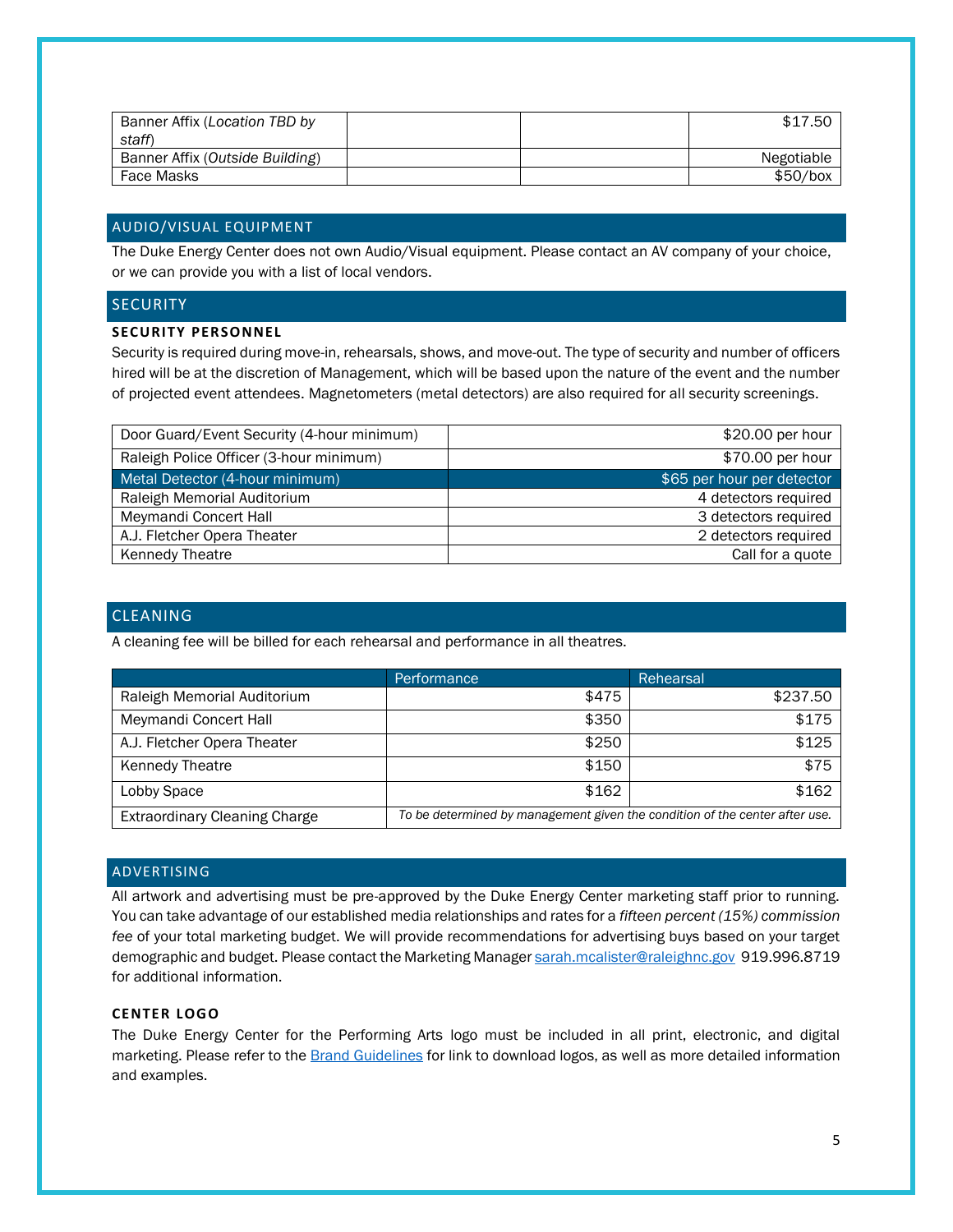#### **RADIO ADVERTISING**

Duke Energy Center for the Performing Arts should be mentioned a minimum of one time in a :30 spot, and two times in a :60 spot.

#### **TV ADVERTISING**

In :30 spots, the name may be shortened to "Duke Energy Center". In :60 spots the full name "Duke Energy Center for the Performing Arts" must be used. The Duke Energy Center for the Performing Arts logo must also be used in the end slate card.

## CATERING, CONCESSIONS, MERCHANDISE SALES

All food and beverage requirements, and merchandise sales, must be arranged through the exclusive food service contractor, Centerplate Catering- Samantha Amodio – 919.996.8682.

#### HOUSE SEATS

Duke Energy Center shall retain the right to a minimum number of seats, per performance, to have and use without charge. Duke Energy Center also retains the right to a minimum number of available seats, per performance, for purchase up to 72 hours prior to curtain time. Number of tickets specified in chart below. Seat locations for these tickets are at the discretion of Management.

| (Up to 72 hours prior to curtain)       |                    |                  |                    |  |
|-----------------------------------------|--------------------|------------------|--------------------|--|
| LOCATION                                | 1-2 Performances   | 3-8 Performances | For Purchase       |  |
| Memorial                                | 22 per performance | 60 total         | 10 per performance |  |
| Meymandi                                | 16 per performance | 40 total         | 10 per performance |  |
| Fletcher                                | 8 per performance  | 24 total         | 10 per performance |  |
| Kennedy                                 | 6 per performance  | 18 total         | 6 per performance  |  |
| (More than 8 performances - Negotiable) |                    |                  |                    |  |

## INTERNET

Requires 48-hour notice in advance. Price is based on number of locations, where service is needed, and the type of service. Prices include service for up to one week. Events that are longer than one week will be charged by the week. Duke Energy Center will create a terms of use contract that must be signed by the client before they use either wired or wireless Internet service.

# **WIRED INTERNET SERVICE \$197 per location**

There is no set limit to the number of computers that can be connected to one location. The center will only provide one outlet with one patch cord at each location. The client may however provide their own network switch and patch cables to connect multiple computers at one location.

Duke Energy Center staff can provide a switch and patch cables for an additional fee of \$66.50 per location. Technical Supervisor will determine the amount of network wire that a client can add. Client wiring must be confined to a single room. No wire length > 50 feet. Wires must be securely taped to floor – (no tripping hazards, overhead wiring, or attaching to fixtures or walls). Wiring in areas accessible to the public must be done by Duke Energy Center staff only.